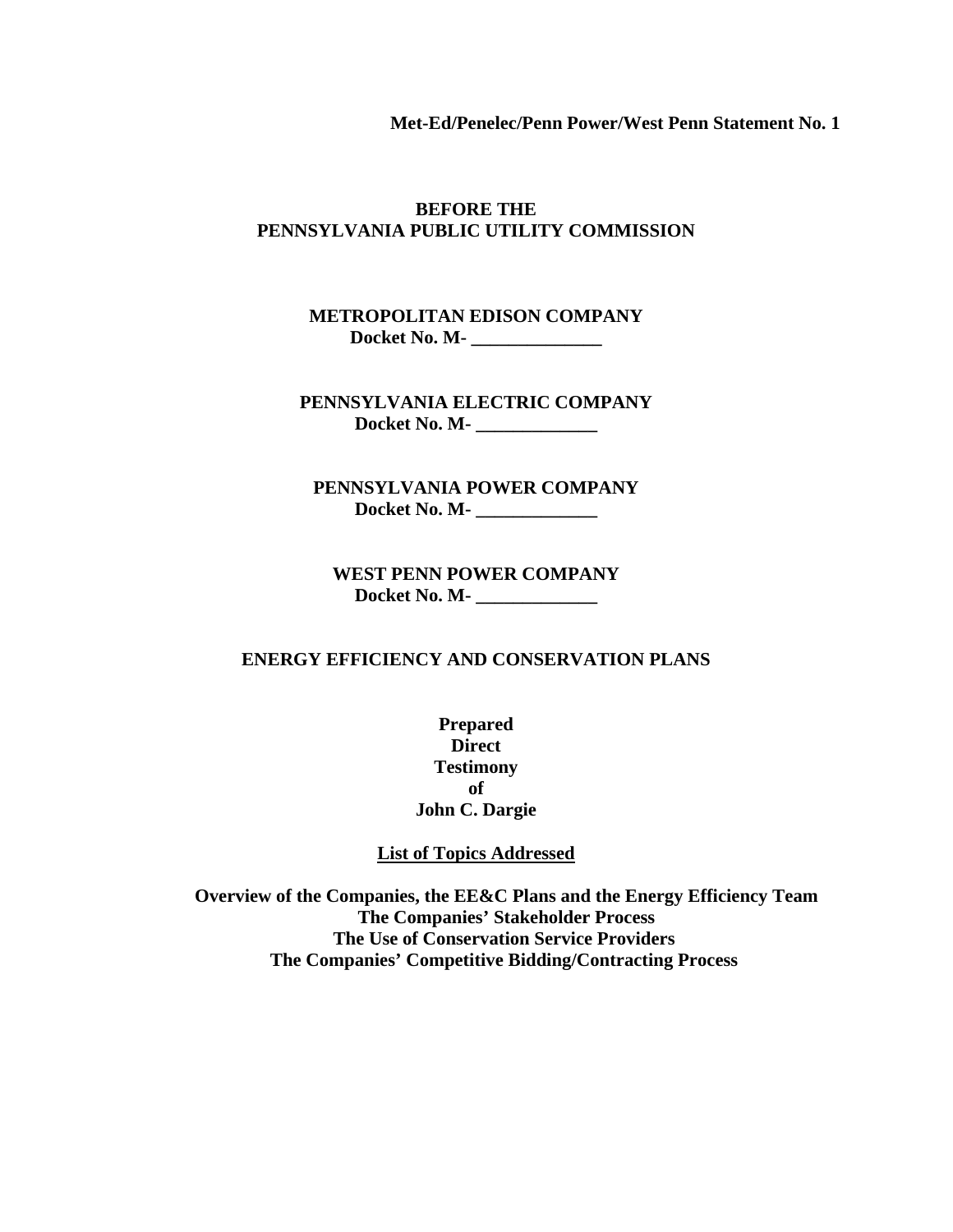### 1 **I. INTRODUCTION AND BACKGROUND**

2

- 3 **Q. PLEASE STATE YOUR NAME AND BUSINESS ADDRESS.**
- 4 A. My name is John C. Dargie and my business address is FirstEnergy Corp. ("FirstEnergy"), 5 76 South Main Street, Akron, Ohio 44308.
- 6

### 7 **Q. MR. DARGIE, BY WHOM ARE YOU EMPLOYED AND IN WHAT CAPACITY?**

8 A. I am employed by FirstEnergy Service Company as Vice President, Energy Efficiency. 9 Among other things, I am responsible for ensuring that FirstEnergy's ten electric distribution 10 utilities plan for, and comply with, all state or Federal energy efficiency and conservation 11 ("EE&C") and peak demand reduction ("PDR") utility program requirements. This involves 12 the development, coordination, implementation and oversight of programs that promote 13 EE&C, PDR, demand-side management and emerging technologies. I report to the Senior 14 Vice President, Marketing & Branding, but work closely with the presidents of each of 15 FirstEnergy's distribution utilities on most matters.

16

### 17 **Q. PLEASE DESCRIBE YOUR PROFESSIONAL BACKGROUND AND RELEVANT**  18 **EXPERIENCE.**

19 A. I began my career in sales at S.D. Myers, Inc., an engineering and transformer company in 20 the Akron area, where I progressed through the company's sales organization for 20 years. I 21 ioined FirstEnergy in 1997 as director of national accounts. In 1999, I was promoted to 22 director of sales and in 2002 was again promoted to manager of customer support services. 23 From 2006 through 2009, I was director of asset management. In 2009, I became manager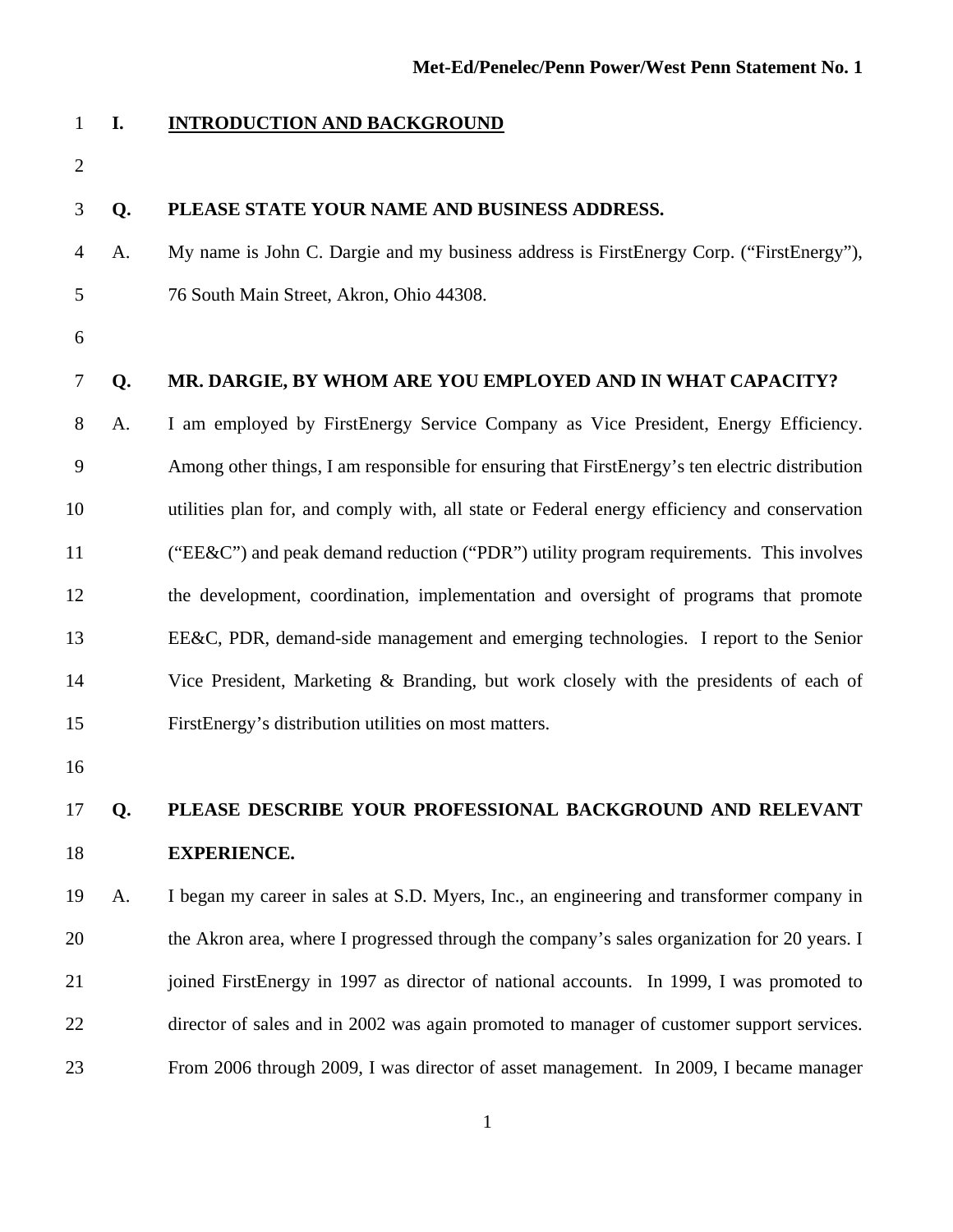- 1 of national accounts and portfolio management and was promoted to my current position in
- 2 2011.
- 3

#### 4 **Q. ON WHOSE BEHALF ARE YOU TESTIFYING IN THIS PROCEEDING?**

5 A. I am testifying on behalf of Metropolitan Edison Company ("Met-Ed"), Pennsylvania 6 Electric Company ("Penelec"), Pennsylvania Power Company ("Penn Power"), and West 7 Penn Power Company ("West Penn") (collectively, the "Companies"). Unless otherwise 8 stated, my testimony equally applies to all four Companies. Further, rather than reiterating 9 sections of the proposed EE&C plans into my testimony, I will simply incorporate them by 10 reference.

11

#### 12 **Q. WHAT IS THE PURPOSE OF YOUR DIRECT TESTIMONY?**

13 A. The purpose of my testimony is to provide a general overview of: (i) the Companies; (ii) the 14 Companies' Phase III EE&C plans ("Phase III Plans"); (iii) the energy efficiency team that I 15 supervise; (iv) the Companies' stakeholder process; (v) the administration and 16 implementation of the Phase III Plans; and (vi) the Companies' competitive 17 bidding/contracting process.

18

### 19 **Q. PLEASE IDENTIFY THE OTHER WITNESSES WHO WILL BE PROVIDING**  20 **TESTIMONY IN THIS PROCEEDING?**

21 A. Mr. Edward C. Miller, Manager of FirstEnergy's Compliance and Development team, (Met-22 Ed/Penelec/Penn Power/West Penn Statement No. 2) will discuss the details of each of the 23 Companies' Phase III Plans, explaining how the plans were developed, how each complies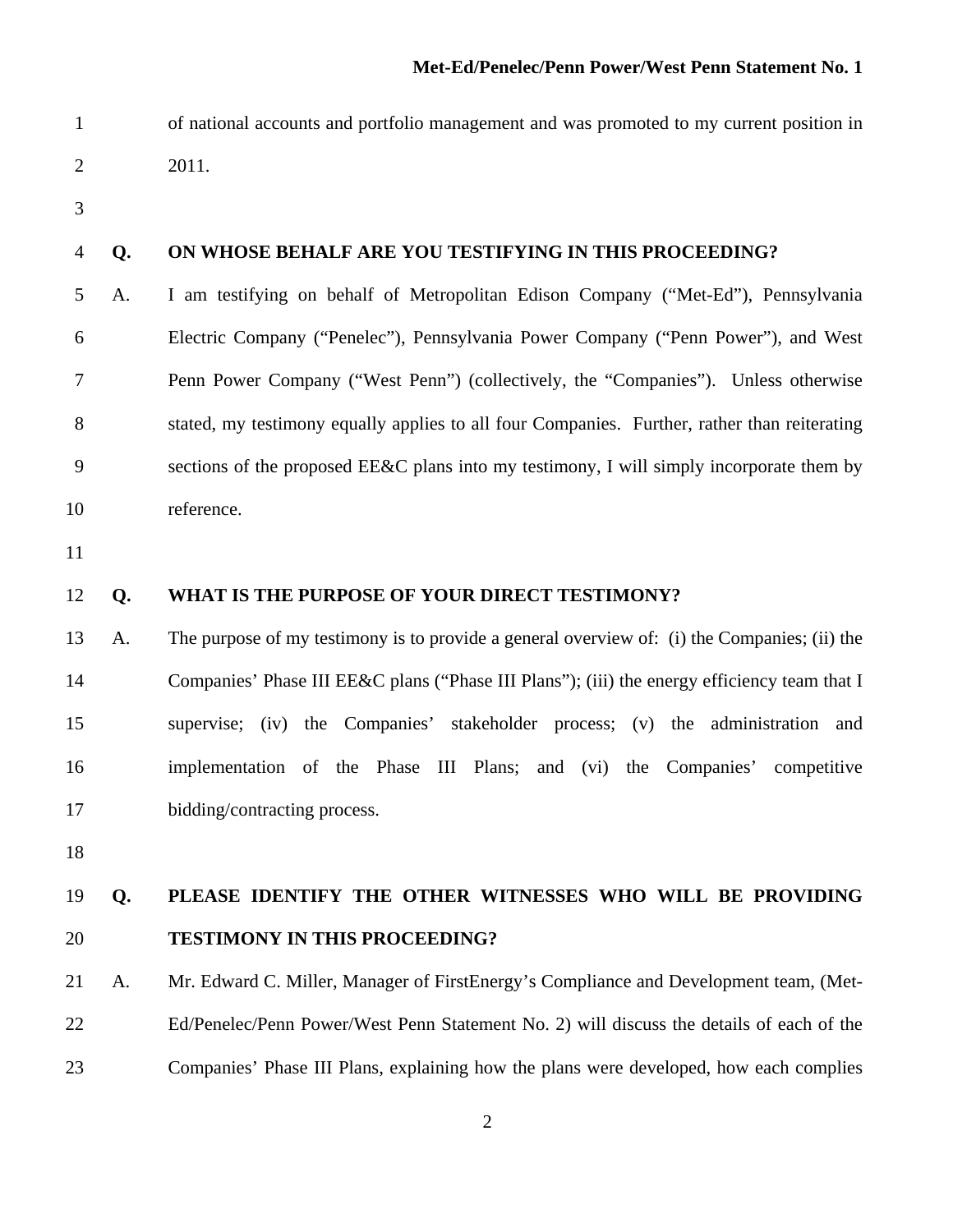| $\mathbf{1}$   |     | with the requirements set forth in Act 129 of 2008 <sup>1</sup> and the Commission's 2015                    |
|----------------|-----|--------------------------------------------------------------------------------------------------------------|
| $\mathfrak{2}$ |     | Implementation Order, <sup>2</sup> and why this Commission should approve the proposed plans.                |
| 3              |     |                                                                                                              |
| 4              |     | Mr. Kevin Siedt, a State Regulatory Consultant within the FirstEnergy Pennsylvania Rates                     |
| 5              |     | and Regulatory Affairs Department (Met-Ed/Penelec/Penn Power/West Penn Statement No.                         |
| 6              |     | 3), will discuss the Companies' proposal to recover the costs associated with developing and                 |
| 7              |     | implementing the Phase III EE&C Plans through new tariff riders for each of the                              |
| $8\,$          |     | Companies. He will also explain how the Companies will collect final Phase II EE&C costs                     |
| 9              |     | after completion of Phase II.                                                                                |
| 10             |     |                                                                                                              |
| 11             | II. | <b>THE COMPANIES</b>                                                                                         |
| 12             |     |                                                                                                              |
| 13             | Q.  | <b>PLEASE</b><br><b>GENERALLY</b><br><b>DESCRIBE</b><br><b>THE</b><br><b>FIRSTENERGY</b><br><b>CORPORATE</b> |
| 14             |     | <b>STRUCTURE.</b>                                                                                            |
| 15             | A.  | FirstEnergy is a diversified energy company headquartered in Akron, Ohio. Among its                          |
| 16             |     | many subsidiaries are ten electric utility subsidiaries - Met-Ed, Penelec, Penn Power and                    |
| 17             |     | West Penn in Pennsylvania, three electric distribution utilities in Ohio (Ohio Edison                        |
| 18             |     |                                                                                                              |
|                |     | Company, The Cleveland Electric Illuminating Company and The Toledo Edison                                   |
| 19             |     | Company), Jersey Central Power and Light Company in New Jersey, Monongahela Power                            |

 1 Act 129 of 2008 (Act 129") was signed into law on October 15, 2008, and became effective on November 14, 2008. Among other things, the Act created an EE&C Program, codified in the Pennsylvania Public Utility Code at Sections 2806.1 and 2806.2, 66 Pa. C.S. §§ 2806.1 and 2806.2.

<sup>&</sup>lt;sup>2</sup> Energy Efficiency and Conservation Programs, Docket No. M-2014-2424864, Implementation Order (entered June 19, 2015) ("2015 Implementation Order").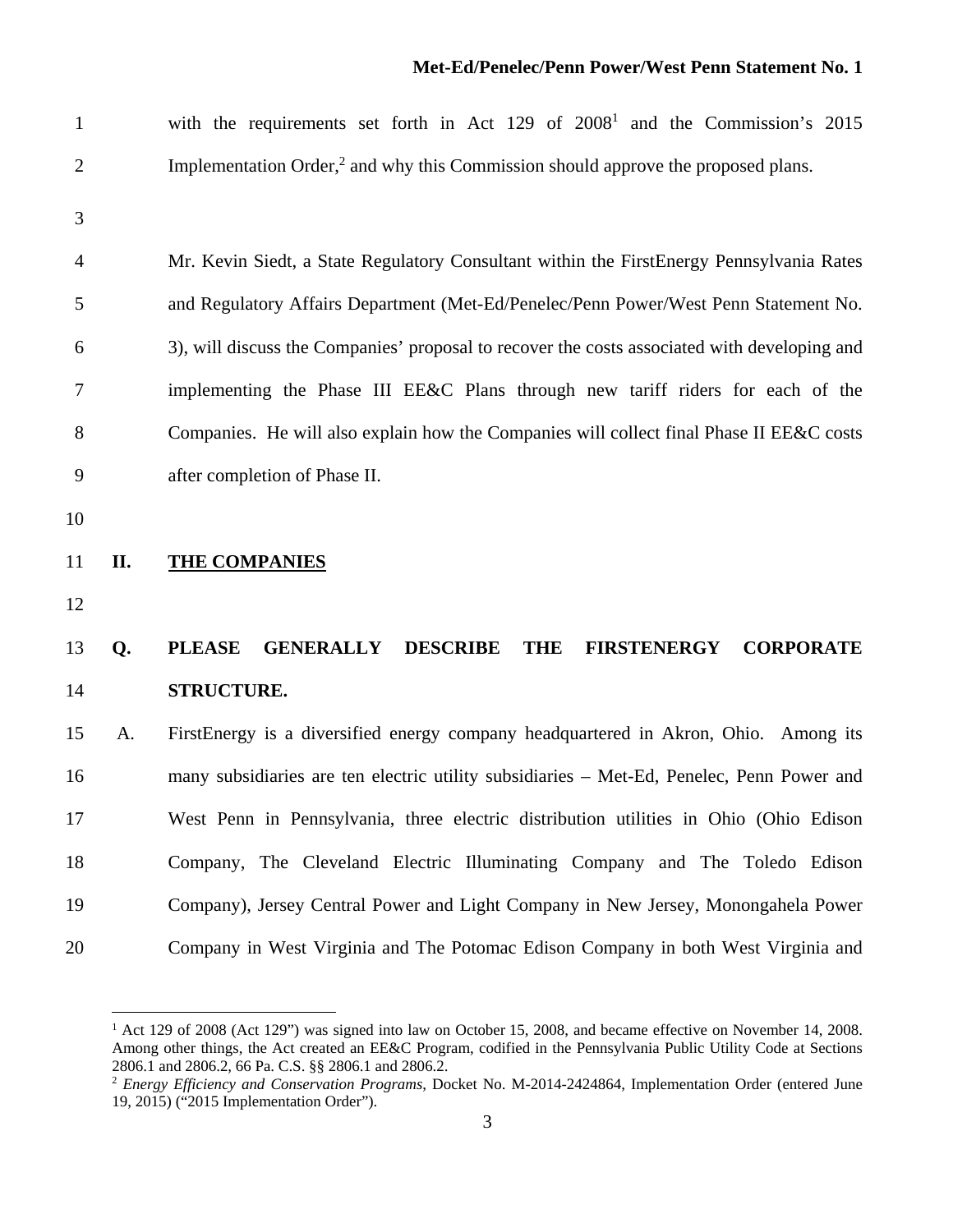#### **Met-Ed/Penelec/Penn Power/West Penn Statement No. 1**

1 Maryland. These ten electric utility operating companies compose one of the nation's largest 2 investor-owned electric systems, serving approximately six million customers within a 3 nearly 65,000 square-mile area of Ohio, Pennsylvania, New Jersey, West Virginia and 4 Maryland. FirstEnergy's goal is to develop cost effective EE&C solutions responsive to 5 Federal or state requirements that can, when appropriate, be consistently applied not only in 6 Pennsylvania, but also in the other states within the FirstEnergy footprint. This approach 7 enables FirstEnergy customers to benefit from economies of scale and broader program 8 experiences.

9

#### 10 **Q. PLEASE GENERALLY DESCRIBE THE COMPANIES.**

11 A. Met-Ed is a wholly owned subsidiary of FirstEnergy that provides service to approximately 12 558,000 electric utility customers in eastern Pennsylvania. Penelec is a wholly owned 13 subsidiary of FirstEnergy that provides service to approximately 588,000 electric utility 14 customers in central and western Pennsylvania. Penn Power is a wholly owned subsidiary 15 of Ohio Edison Company, which, in turn, is a wholly owned subsidiary of FirstEnergy. 16 Penn Power provides service to approximately 163,000 electric utility customers in western 17 Pennsylvania. West Penn is a wholly owned subsidiary of FirstEnergy that provides service 18 to approximately 721,000 electric utility customers in western Pennsylvania.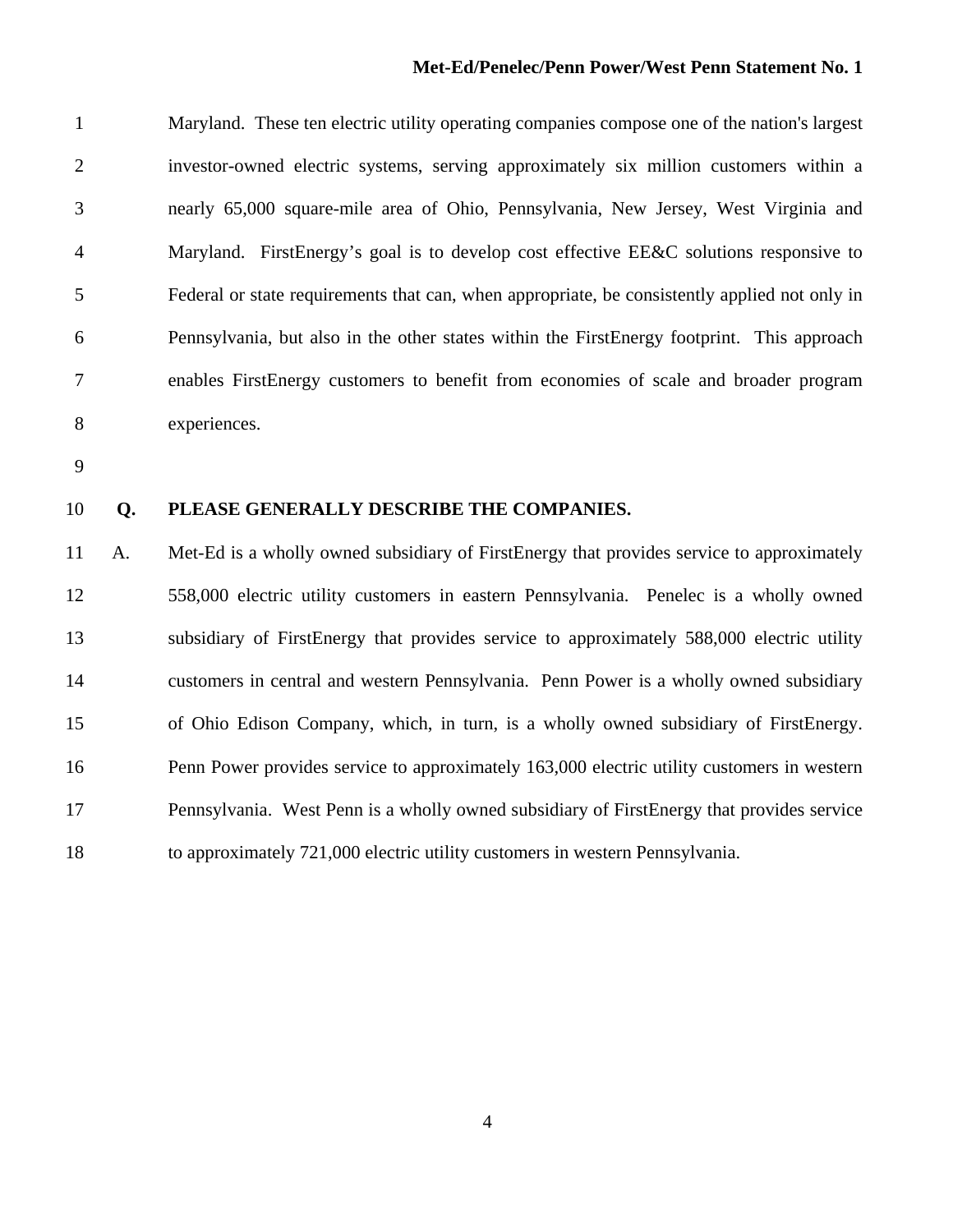### 1 **III. THE PHASE III PLANS**

### 2 **Q. PLEASE BREIFLY DESCRIBE THE HISTORY OF THE COMPANIES' EE&C**  3 **PLANS.**

4 A. On October 15, 2008, then Governor Rendell signed Act 129 into law. Act 129 required the 5 Commission to establish an energy efficiency and conservation program ("EE&C 6 Program").<sup>3</sup> The EE&C Program contemplated multiple phases. Phase I was completed on 7 May 31, 2013. The Companies met all EE&C and PDR requirements at the end of Phase I. 8 Phase II runs from June 1, 2013 through May 31, 2016 ("Phase II Period"). The 9 Companies' Phase II EE&C plans, which are currently in effect ("Phase II Plans"), were 10 approved by the Commission through an Order entered in Docket Nos. M-2012-2334387 11 (Met-Ed), M-2012-2334392 (Penelec), M-2012-2334395 (Penn Power), and M-2012- 12 2334398 (West Penn). In its 2015 Implementation Order, the Commission established 13 Phase III of its EE&C Program, which runs from June 1, 2016 through May 31, 2021 14 ("Phase III Period"). The 2015 Implementation Order sets forth the energy efficiency 15 targets for all of the Companies and demand reduction targets for all of the Companies 16 except Penelec, for program years  $2-5.^4$  The energy efficiency targets must be met by May 17 31, 2021, with at least 5.5% and 3.5% of the targets being achieved through the low income 18 and government/education/non-profit ("G/E/NP") sectors, respectively. Companies' 19 Witness Miller discusses each of the Companies' targets and related budgets in his 20 testimony, along with a description of how the Companies' intend to achieve each of the 21 aforementioned requirements.

 $\overline{a}$ 

<sup>3</sup> 66 Pa.C.S. §§ 2806.1 and 2806.2.

<sup>4</sup> 2015 Implementation Order, p. 35.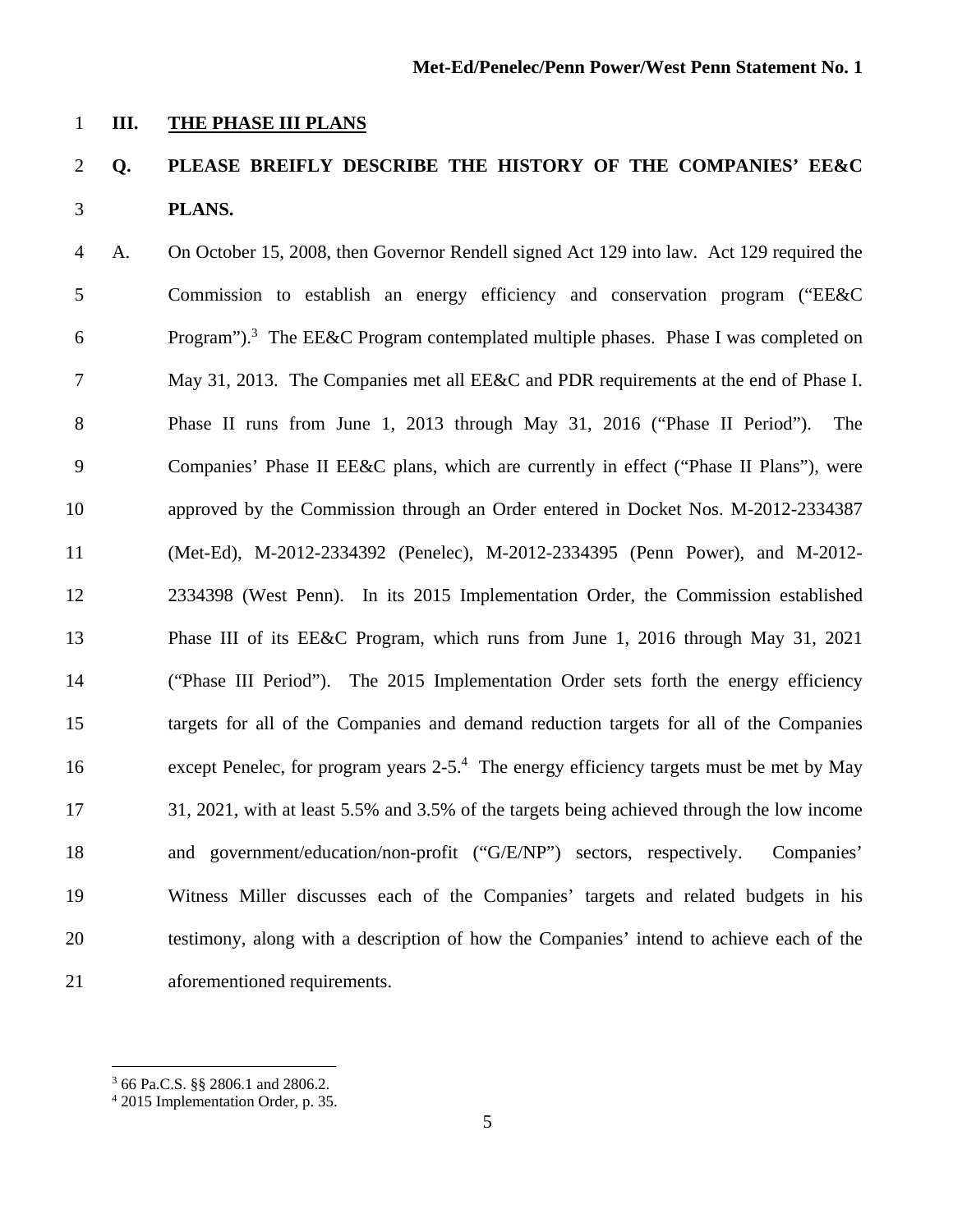### 1 **Q. WHY DOESN'T PENELEC HAVE A DEMAND REDUCTION TARGET DURING**  2 **PHASE III?**

3 A. The Commission's statewide evaluator ("SWE") performed a demand reduction market 4 potential study and concluded that no cost-effective potential for demand reduction exists in 5 Penelec's service territory. The Commission, however, indicated that Penelec could propose 6 a voluntary demand reduction program if it fits within Penelec's program budget.

7

#### 8 **Q. IS PENELEC PROPOSING A VOLUNTARY DEMAND REDUCTION PROGRAM?**

9 A. Yes. Penelec is proposing a Residential Behavioral Demand Response Program, which is 10 identical to the residential PDR program being proposed by the other Companies.

11

 $\overline{a}$ 

### 12 **Q. HOW IS EACH OF THE PHASE III PLANS ORGANIZED?**

13 A. Each of the Companies' Phase III Plans, which are included as Attachments to the Joint 14 Petition, are organized consistent with the filing format and template outlined by the 15 Commission in its September 22, 2015 Secretarial Letter issued in Docket No. M-2014- 16 2424864. Met-Ed's plan is labeled "Attachment A"; Penelec's, "Attachment B"; Penn Power's, "Attachment C"; and West Penn's, "Attachment D."<sup>5</sup> The organization of each 18 plan is set forth in its respective Table of Contents and addresses all issues identified in the 19 Commission's template.

<sup>&</sup>lt;sup>5</sup> Only the plan corresponding to the applicable Company's individual docket is attached to the Petition being filed in said docket.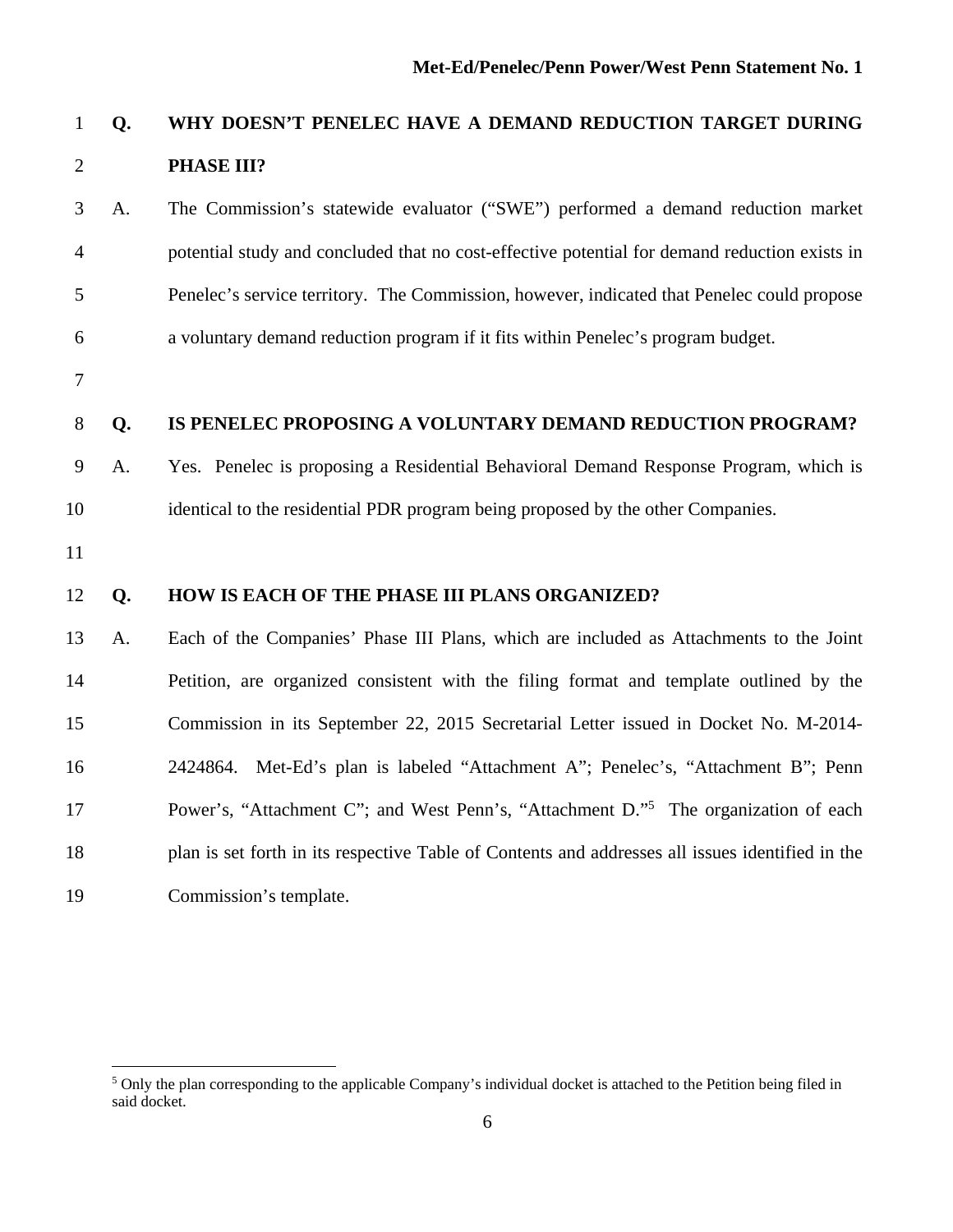## 1 **Q. WHAT WERE THE COMPANIES' OVERALL OBJECTIVES WHEN**  2 **DEVELOPING THE PROPOSED PLANS?**

3 A. When developing the Phase III Plans, the Companies strove to design plans that: (i) achieve 4 all of the EE&C and PDR targets, including those for the low income and the G/E/NP sector 5 carve outs; (ii) include at least one program for each of the major customer segments; (iii) 6 include at least one comprehensive program for the residential and non-residential sectors; 7 and (iv) balance costs with results. I believe the Phase III Plans accomplish each of these 8 objectives.

9

### 10 **Q. PLEASE GENERALLY DESCRIBE THE COMPANIES' PROPOSED PLANS**  11 **BEING FILED IN THIS PROCEEDING.**

12 A. Each of the Companies' respective Phase III Plans is designed in the same manner and 13 generally includes the same programs. Further, the Phase III Plans are, in essence, 14 extensions of the successful programs and measures included in the Companies' Phase II 15 EE&C Plans, with the addition of new programs and measures and a revision of some 16 existing programs and measures that Companies' Witness Miller discusses. However, there 17 is one significant change between the Phase II and Phase III Plans – the addition of PDR 18 programs in the Phase III Plans. Because there was no PDR requirement in Phase II, the 19 Phase II Plans had no such programs.

7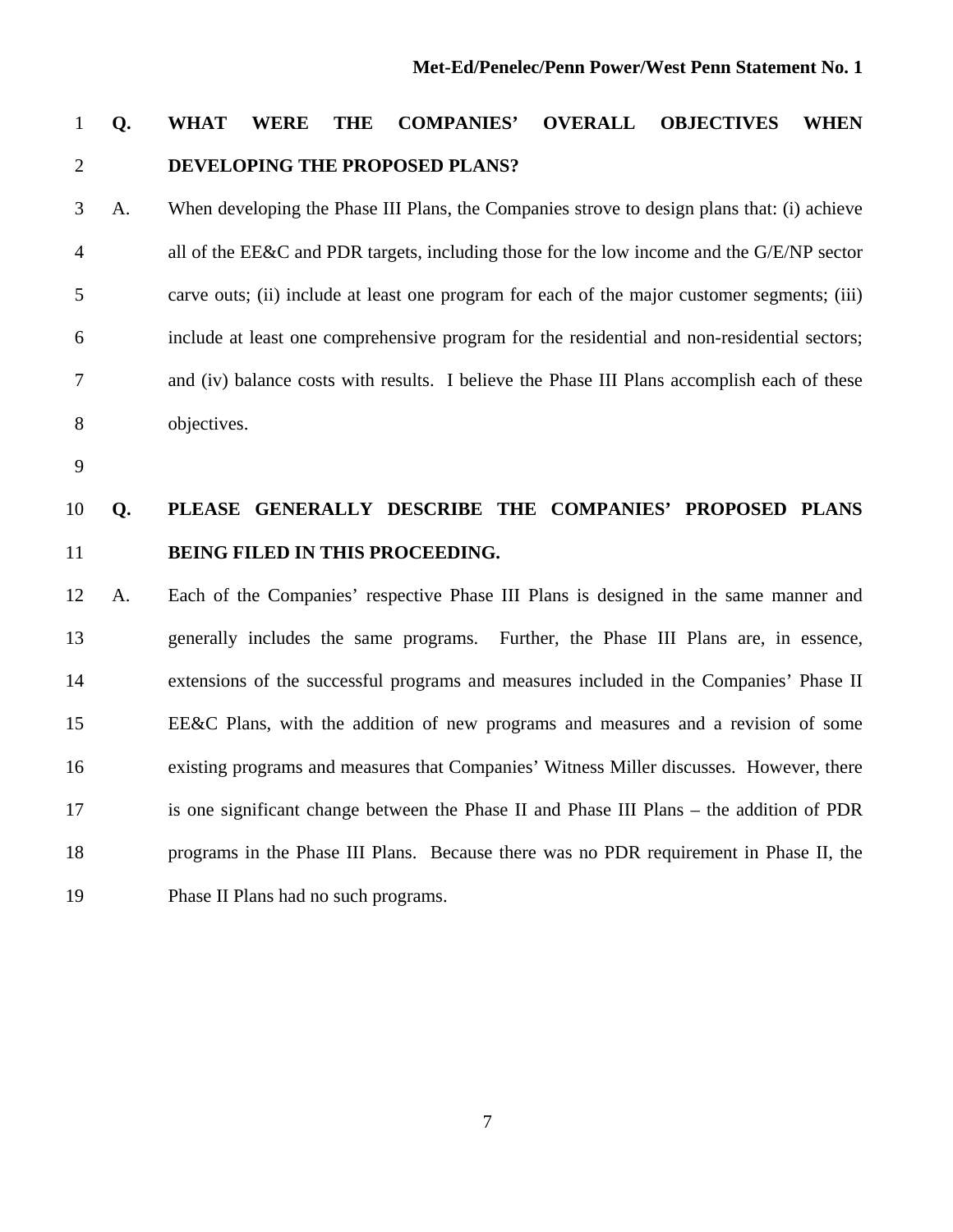# 1 **Q. IS IT POSSIBLE THAT THE PROGRAMS INCLUDED IN EACH OF THE**  2 **COMPANIES' PROPOSED PLANS MIGHT BE ADJUSTED DURING THE PLAN**  3 **PERIOD?**

4 A. Yes, adjustments to programs may be necessary during the Phase III Period. Given that 5 many of these programs have been in place throughout at least Phase II, if not also 6 throughout Phase I, I believe we have anticipated many of the potential contingencies 7 surrounding the programs and have factored these contingencies into the Phase III Plan 8 designs. However, the length of the Phase III period is two years longer and uncertainties in 9 the economy, in the regulatory environment and in technology may require adjustments 10 during Phase III. Adjustments may also be necessary as results evolve and as the 11 Companies receive feedback from customers, trade allies, consultants, conservation service 12 providers ("CSPs"), evaluators, interested stakeholders and program managers. If such 13 adjustments are necessary, the Companies will seek the necessary approvals either through 14 an amendment to the Phase III Plans or through the Commission's expedited review process 15 established for Phase II,<sup>6</sup> and extended for Phase III.<sup>7</sup>

16

 $\overline{a}$ 

#### 17 **IV. THE EE&C TEAM AND THE STAKEHOLDER PROCESS**

### 18 **Q. PLEASE DESCRIBE THE GENERAL PROCESS UTILIZED BY THE COMPANIES**  19 **WHEN DEVELOPING THE PHASE III PLANS.**

20 A. Each of the Phase III Plans was created using the same process, which is described in more 21 detail by Companies' Witness Miller. The primary contributors to the process were (i) 22 FirstEnergy's Energy Efficiency Group; (ii) the Companies' energy efficiency consultant

<sup>6</sup> *Energy Efficiency and Conservation Program,* Docket No. M-2008-2069887, Order at pp. 114-118 (June 10, 2011). 7

 $72015$  Implementation Order, p. 118.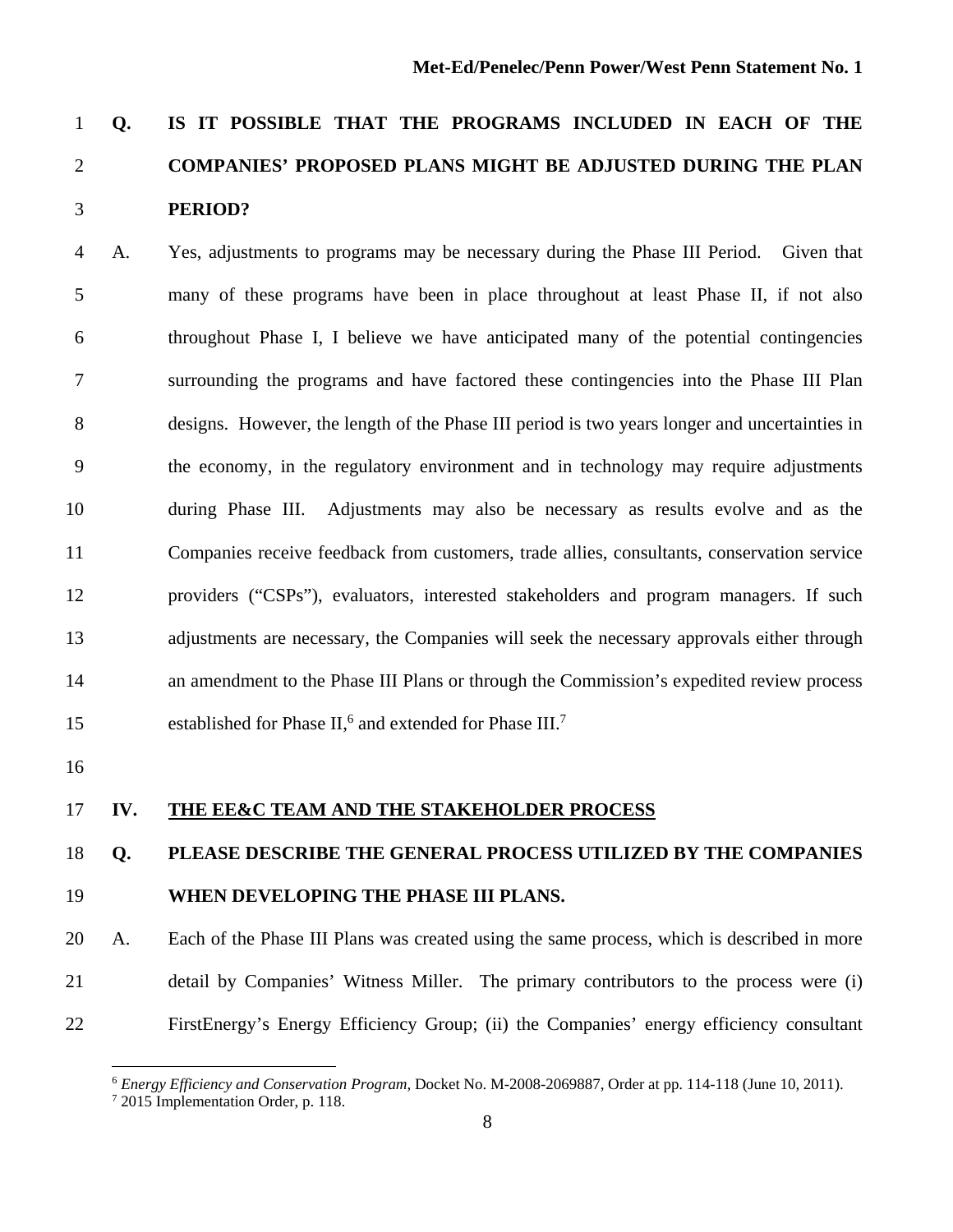- 1 and Phase II Plan program evaluator, ADM Associates, Inc. ("ADM"); and (iii) interested 2 parties who participated in the Companies' stakeholder process.
- 3

### 4 **Q. PLEASE DESCRIBE FIRSTENERGY'S ENERGY EFFICIENCY GROUP AND ITS**  5 **ROLE IN THE DEVELOPMENT OF THE PLANS.**

6 A. The FirstEnergy Energy Efficiency Group is made up of approximately 50 employees with a 7 broad spectrum of skills. This group is responsible for ensuring compliance with all state 8 and Federal EE&C and PDR requirements and the successful implementation of EE&C and 9 PDR programs offered throughout the FirstEnergy footprint. They also are responsible for 10 the evaluation, measurement and verification ("EM&V") of program results as well as the 11 tracking and reporting of the same to management and as required by the various state 12 regulatory agencies. A more detailed description of this group, as well as an organization 13 chart, is included in Section 4.2 of the Phase III Plans.

14

15 The Program Development Team is a subgroup within the Energy Efficiency Group. It is 16 comprised of internal FirstEnergy employees and is primarily responsible for the 17 development of not only the Phase III Plans, but also other EE&C and PDR plans offered by 18 the Companies' sister utilities in other states. When practical, this team designs programs 19 consistently throughout the FirstEnergy footprint in order to avoid customer confusion and 20 to create economies of scale in both program administration and EM&V activities. When 21 designing EE&C and PDR programs, this group relies not only on its expertise and 22 experience, but also on the experience and expertise brought by evaluators, program 23 implementers and interested stakeholders.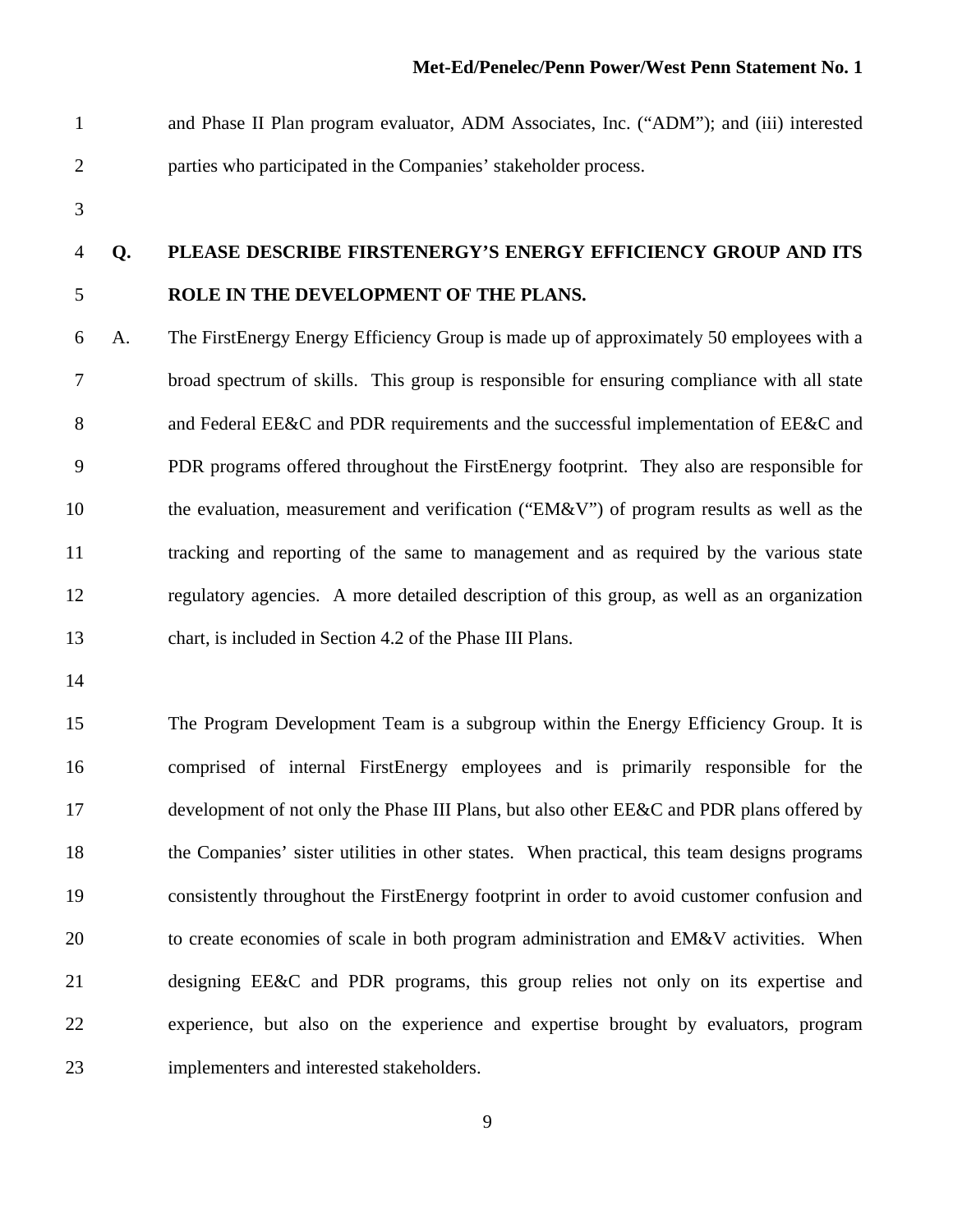## 1 **Q. PLEASE DESCRIBE THE PROCESS USED BY THE COMPANIES DURING THE**  2 **DEVELOPMENT OF THE PROPOSED PLANS TO INCORPORATE IDEAS FROM**  3 **INTERESTED PARTIES.**

4 A. Throughout the development of the Phase III Plans, the Companies, in an effort to 5 incorporate other points of view, obtained input and insight into potential programs through 6 stakeholder meetings and informal discussions. In addition to regular meetings with Phase 7 II program implementers, the Companies held stakeholder meetings on different aspects of 8 the plan design in May, August and October 2015. The Companies also participated in over 9 20 meetings with interested parties, including numerous potential CSPs and vendors, during 10 the months of July, August, September and October 2015, and discussed a variety of issues 11 with stakeholders at several conferences, including the AESP conference in Philadelphia, the 12 KEEA conference in Harrisburg and the Pennsylvania Energy Management conference in 13 Harrisburg. As part of the Phase II implementation, the Companies further involve 14 stakeholders through outreach programs with both program allies and customers – a practice 15 that the Companies intend to continue during Phase III. To the extent possible, input from 16 this very broad group of interested parties has been factored into the various program design.

17

### 18 **Q. WILL THE COMPANIES CONTINUE TO UTILIZE THE STAKEHOLDER**  19 **PROCESS IN PHASE III?**

20 A. Yes. During the Phase III Period the Companies intend to conduct a minimum of two 21 stakeholder meetings per year where the Companies will review the performance, progress 22 and operation of the programs, highlighting any significant issues encountered. Additional 23 ad hoc meetings will be held as deemed necessary or as requested by stakeholders.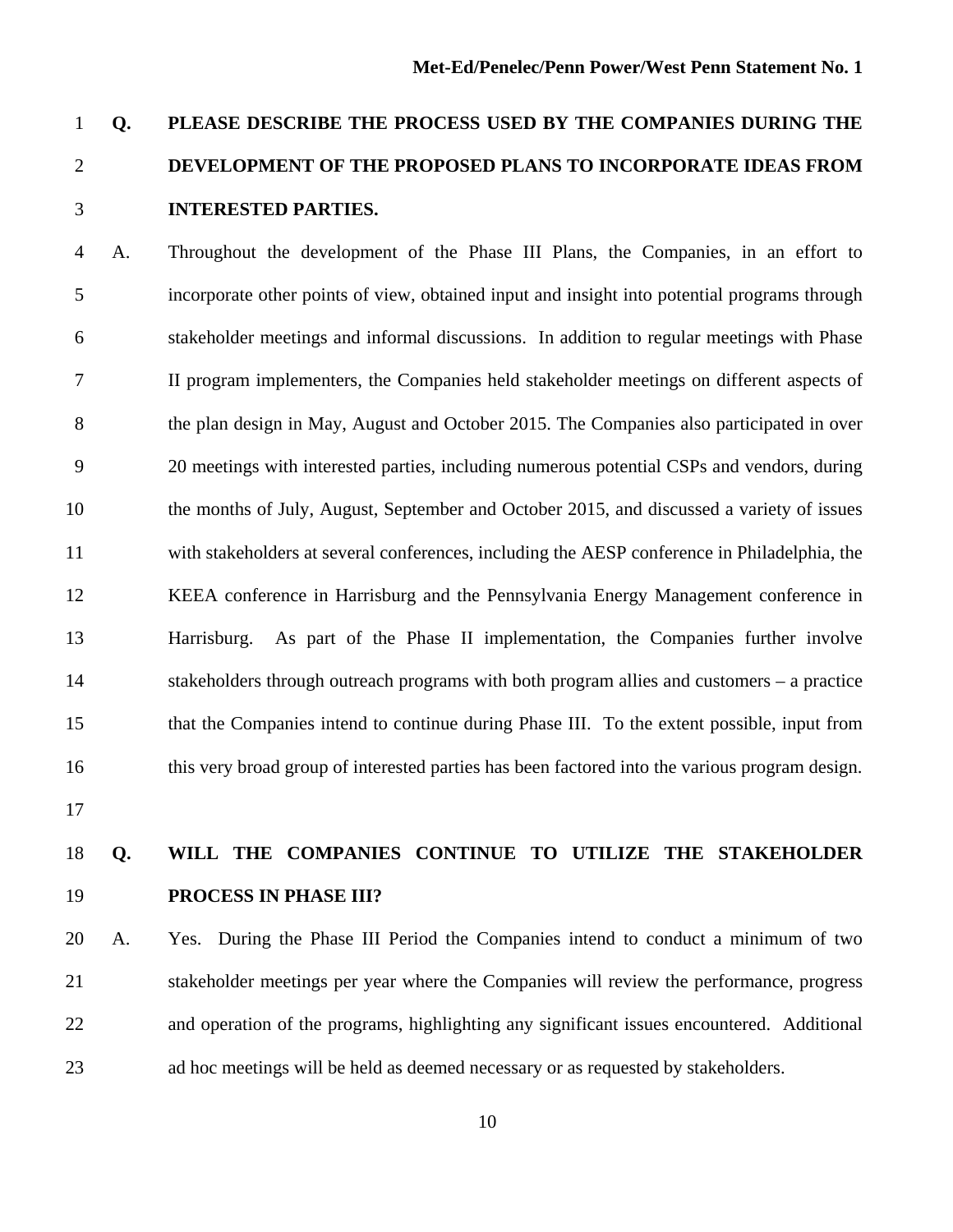#### 1 **V. CSPs AND THE COMPETITIVE BIDDING PROCESS**

### 2 **Q. PLEASE EXPLAIN HOW THE PHASE III PLANS WILL BE ADMINISTERED**  3 **AND IMPLEMENTED.**

4 A. The Companies will continue overall administration and oversight of the Phase III Plans, 5 and utilize third party CSPs to perform various program implementation and support duties. 6 Specific activities that the Companies will oversee include: (i) the Phase III Plan 7 implementation and performance; (ii) the execution of marketing campaigns; (iii) Quality 8 Assurance/Quality Control activities; (iv) tracking and reporting activities; and (v) 9 management of CSPs. The Companies will utilize CSPs to provide many program-related 10 services, including assistance with program implementation, marketing, and EM&V results. 11 A more detailed discussion of the responsibilities of both the Energy Efficiency Group and 12 the CSPs is set forth in Section 4.2 and 4.3 of the Phase III Plans, respectively.

13

# 14 **Q. HAVE THE COMPANIES SELECTED THE CSPs AND OTHER VENDORS THAT**  15 **WILL BE ASSISTING WITH THE IMPLEMENTATION OF THE PHASE III**  16 **PLANS?**

17 A. The Companies have selected an EM&V CSP, whose contract is currently pending approval 18 before the Commission. A copy of that contract has been provided to the Commission staff 19 for review. No other CSPs have been selected. However, the Companies expect to 20 complete the selection process during the first quarter of 2016 (conditioned on Commission 21 approval of the CSP contract and related programs), so as to enable a timely transition and 22 implementation of the programs and measures once the Phase III Plans are approved.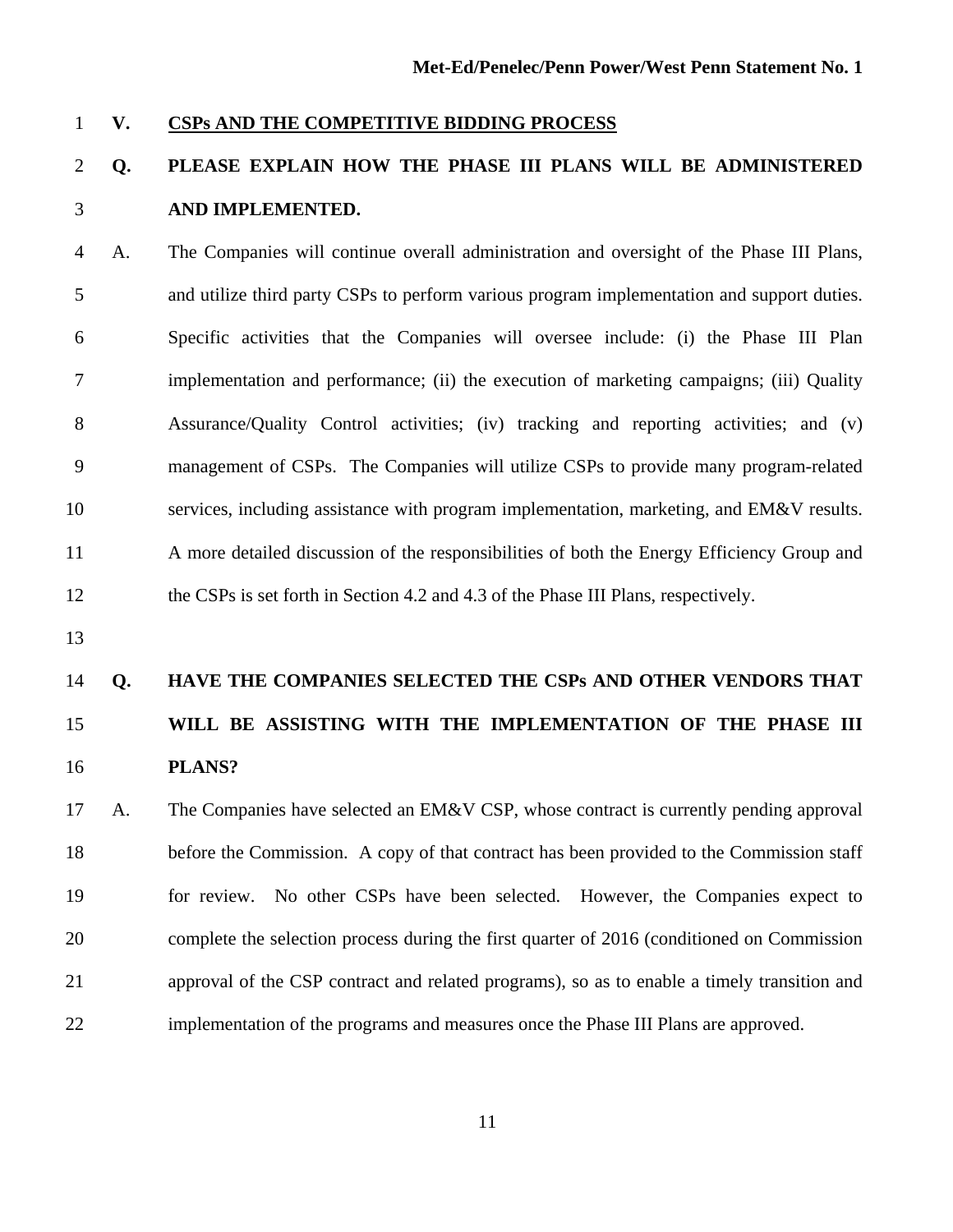### 1 **Q. PLEASE EXPLAIN HOW THE CSPs WILL BE SELECTED.**

2 A. The Companies will adhere to the vendor selection requirements as set forth in the 3 Commission's 2015 Implementation Order and will select through a competitive bidding 4 process all of their CSPs that provide consultation, design, administration and management 5 or advisory services to the Companies. All CSP contracts will be contingent upon 6 Commission approval of both the contract and the applicable programs that are the subject 7 of the contract. Requests for Proposal ("RFPs") have been, or will be in the near future, 8 distributed to all qualified CSPs registered on the Commission's website and the Companies 9 are making, and will continue to make, an effort to acquire bids from minority or other 10 special category businesses. To date, the Companies have issued RFPs for Demand 11 Response Programs, EM&V activities and the Tracking/Reporting system. Now that the 12 programs included in the plans have been finalized, the Companies anticipate issuing the 13 remaining RFPs by the end of 2015 for both residential and C&I sector program/subprogram 14 implementation.

15

### 16 **Q. PLEASE EXPLAIN THE COMPANIES' TIMELINE FOR SUBMITTAL OF CSP**  17 **CONTRACTS TO THE COMMISSION.**

18 A. Earlier this year, the Commission issued a Tentative Phase III Implementation Order in 19 which the Commission indicated that, unlike Phase II, *all* CSP contracts were to be bid. 20 Various comments and reply comments were submitted through May 15, 2015. The 21 Commission's decision on CSP bidding was affirmed in its June 11, 2015 Implementation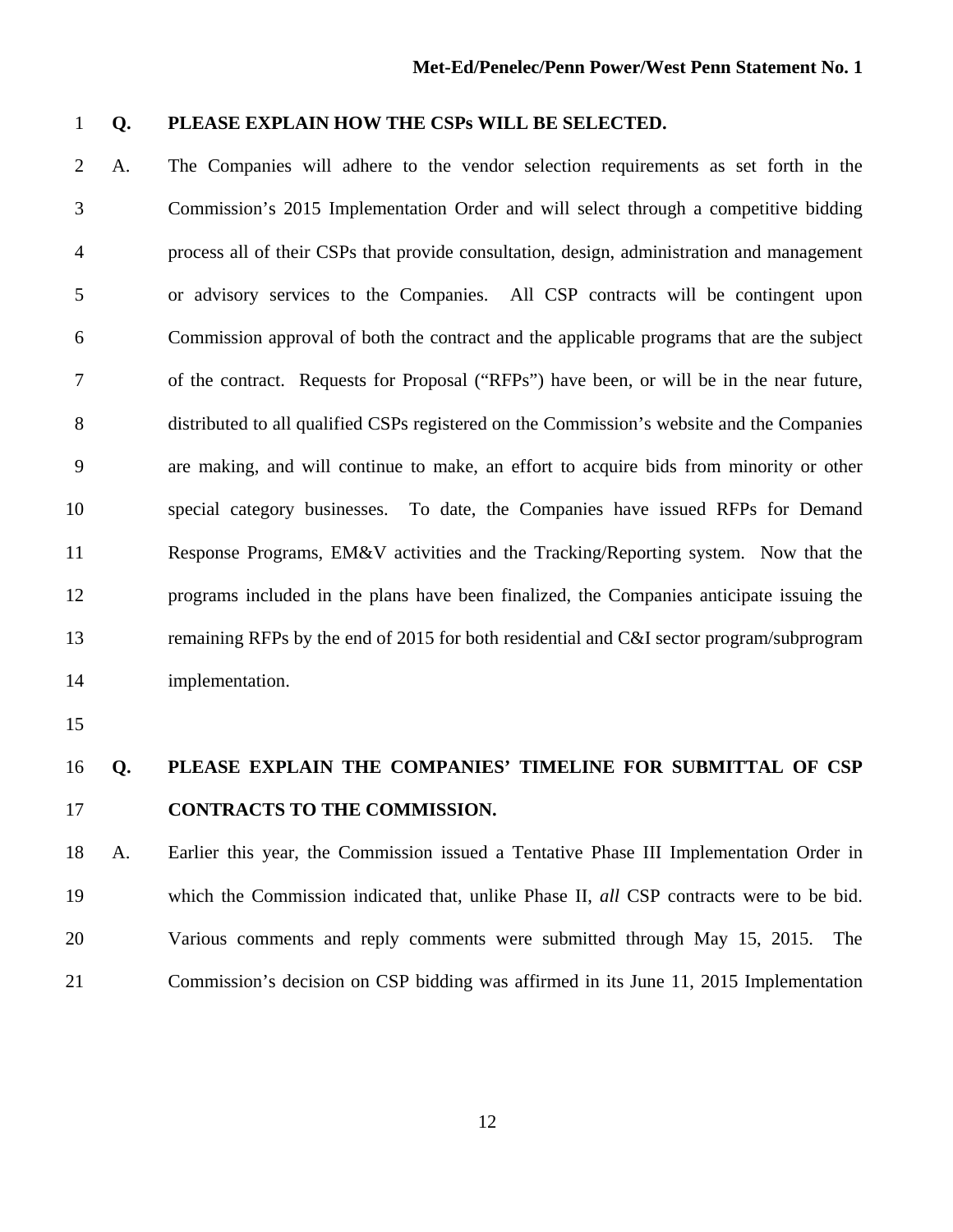1 Order.<sup>8</sup> In accordance with the 2015 Implementation Order, the Companies submitted their 2 proposed RFP process on July 28, 2015, which was approved in a Secretarial Letter issued 3 on August 14, 2015. The Companies issued their RFP for an EM&V contractor on August 4 21, 2015, which was reissued on September 24, 2015 to make the RFP available to 5 additional potential CSPs, with responses received on or before October 14, 2015. The 6 EE&C team evaluated these responses and selected ADM Associates, Inc. in October 2015. 7 This contract, along with all required supporting documentation, was submitted to the 8 Commission for approval in November 2015. The Companies issued their RFP for Demand 9 Response programs on August 27, 2015, which was reissued on September 21, 2015 to 10 make the RFP available to additional potential CSPs. Responses were received on or before 11 October 7, 2015 and the EE&C Team is currently evaluating those responses. The 12 Companies issued their RFP for a Tracking and Reporting system on October 23, 2015 with 13 responses received on or before November 13, 2015. The EE&C team is also currently 14 evaluating these responses. Shortly after a CSP is selected, the Companies will submit the 15 CSP contract to the Commission for approval consistent with the Commission's 2015 16 Implementation Order.

17

 $\overline{a}$ 

#### 18 **VI. CONCLUSION**

### 19 **Q. IN YOUR OPINION, ARE THE PHASE III PLANS CONSISTENT WITH ACT 129**

#### 20 **AND THE COMMISSION'S 2015 IMPLEMENTATION ORDER?**

21 A. In my opinion, yes, they are. As Companies' Witness Miller explains, the Phase III Plans:

<sup>8</sup> On July 6, 2015, the Companies filed a request for clarification or, in the alternative, a request for waiver of any requirement to re-bid for a tracking and reporting system. On August 20, 2015, the Commission rejected the Companies' request for waiver and upheld its requirement to rebid the contract for such services.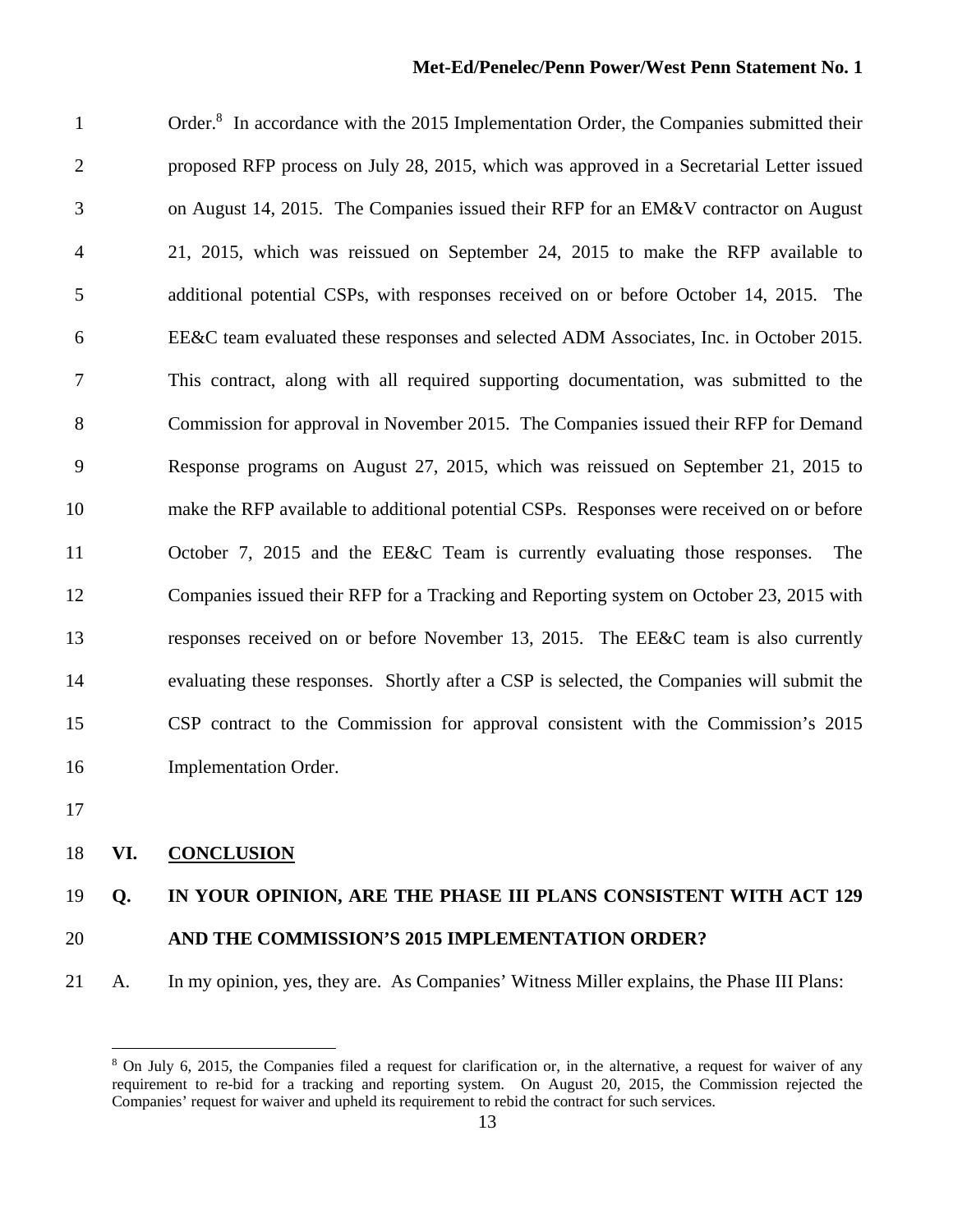1 • Are designed to maximize the Companies' opportunity to achieve their respective 2 additional consumption targets, including the carve outs for both the low-income and 3 G/E/NP sectors, within the established budgets. 4 Includes specific energy efficiency measures for households at or below 150% of the 5 federal poverty income guidelines, in proportion to that sector's share of the total 6 energy usage in each of Companies' service territories. 7 • Are designed to achieve at least 15% of the additional consumption reduction target 8 amount in each program year. 9 Include PDR programs designed to meet the targets, guidance and objectives of the 10 2015 Implementation Order. 11 • Are cost effective, in accordance with the 2016 Total Resource Cost ("TRC") Test, 12 and will provide a diverse cross-section of alternatives and reasonable mix of 13 programs and measures that will benefit consumers of all rate classes as required by 14 66 Pa. C.S. 2806.1(b)(1)(i)(I). 15 • Are designed and will be measured based on the 2016 Technical Reference Manual 16 and other metric resources to measure the effect of various EE&C and PDR 17 measures. 18 • Include a variety of EE&C measures and will provide the measures equitably to all 19 customer classes pursuant to 66 Pa. C.S. §2806.1(a)(5). 20 Further, as Companies' Witness Seidt explains, the Phase III Plans include a Section 1307 21 cost recovery mechanism which reflect program acquisition costs (i.e., for program 22 administration, management and incentives) that are being reasonably allocated and